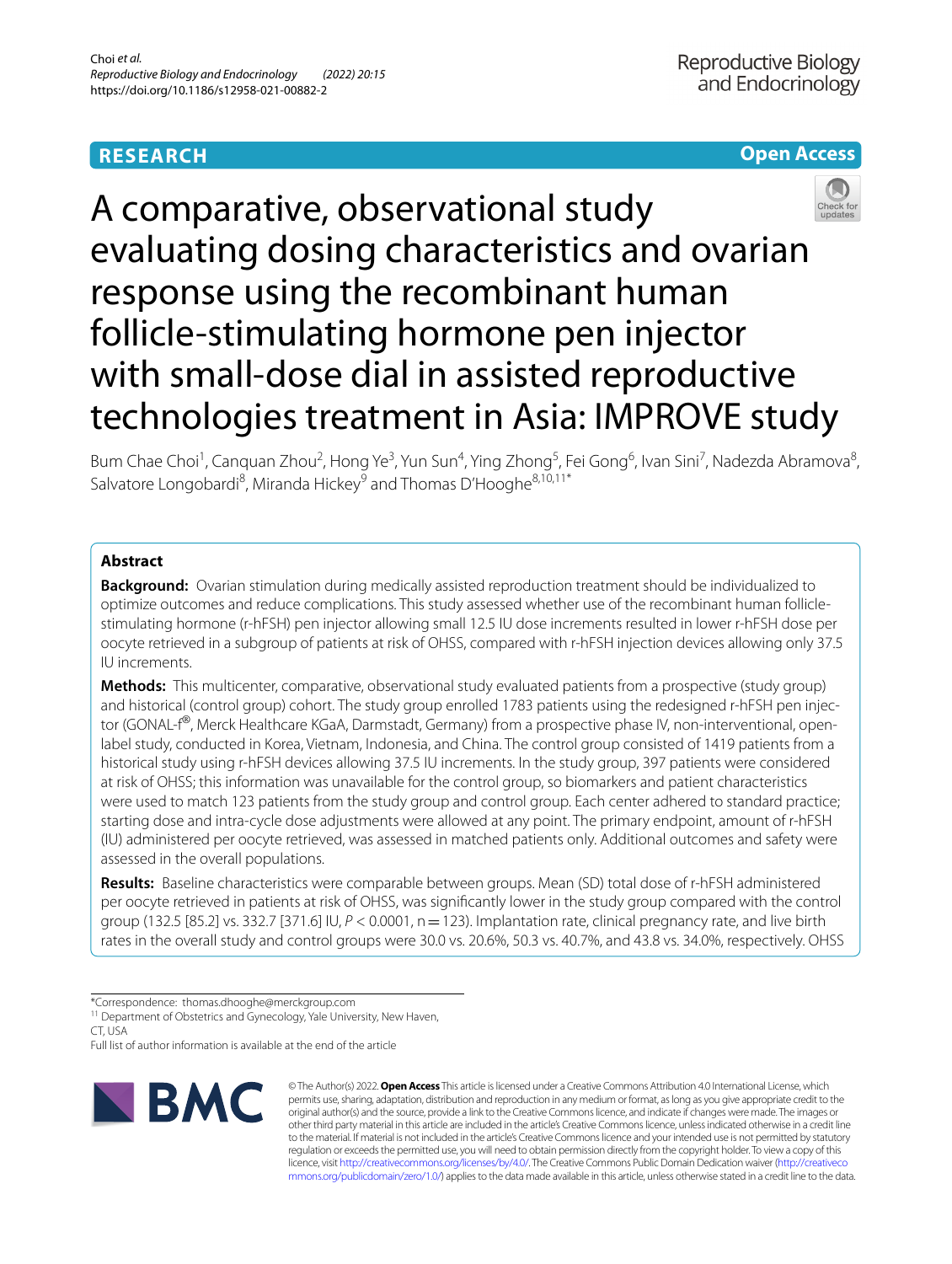incidence was signifcantly lower in the study group compared with the control group (27/1783 [1.5%] vs. 57/1419 [4.0%] patients,  $P < 0.0001$ ). AEs were reported by 5.0% of patients in the study group.

**Conclusions:** A signifcantly lower r-hFSH dose per oocyte retrieved and lower OHSS incidence were observed in patients using the redesigned injector compared with patients using other injection devices.

**Keywords:** Recombinant human follicle-stimulating hormone/r-hFSH pen injector, ART, OHSS

## **Introduction**

Recombinant human follicle-stimulating hormone (r-hFSH-alfa [GONAL-f®, Merck Healthcare KGaA, Darmstadt, Germany]) is used for controlled ovarian stimulation (COS) during assisted reproductive technologies (ART) treatment [[1\]](#page-12-0). As stipulated in the prescribing information, '*a commonly used regimen for superovulation involves the administration of 150–225 IU of GONAL-f daily, commencing on days 2 or 3 of the cycle. Treatment is continued until adequate follicular development has been achieved (as assessed by monitoring of serum oestrogen concentrations and/or ultrasound examination), with the dose adjusted according to the patient's response, to usually not higher than 450 IU daily*' [\[2](#page-12-1)]. Therefore, there is considerable scope for the personalization of treatment, with the opportunity to individualize the starting dose and to adjust the dose during ovarian stimulation.

Starting dose is commonly individualized in order to optimize treatment efficacy and safety  $[3, 4]$  $[3, 4]$  $[3, 4]$  $[3, 4]$ . Patient characteristics and ovarian reserve biomarkers, including age, body mass index (BMI), antral follicle count (AFC), anti-Müllerian hormone (AMH) concentration, Day 3 FSH, and response to any previous ovarian stimulation cycle have been used to predict ovarian response as part of the pre-stimulation management and are usually used to assist the selection of appropriate protocol and gonadotropin starting dose [\[3,](#page-12-2) [5](#page-12-4)[–7](#page-12-5)]. Some patients, especially those with a predicted hyper-response to gonadotropin treatment, have an increased risk of ovarian hyperstimulation syndrome (OHSS); therefore, individualization of the r-hFSH starting dose could help to minimize this risk  $[8-11]$  $[8-11]$ .

During treatment, a patient's response to ovarian stimulation and follicular development are closely monitored by ultrasound assessment and hormonal testing [\[7](#page-12-5), [12](#page-12-8)]. In patients with unexpected hyper-ovarian response, reduction of gonadotropin dose during the stimulation cycle (i.e., intra-cycle dose adjustment) may reduce the likelihood of moderate and severe OHSS [[13](#page-12-9)]. In patients with unexpected low ovarian response, an increase in gonadotropin dose during the stimulation cycle can reduce the risk of cycle cancellation due to inadequate response [\[14](#page-12-10), [15\]](#page-12-11). Intra-cycle dose adjustments are common in clinical practice  $[16]$  $[16]$ ; however, the dosing characteristics in specifc patient sub-populations, for example those with increased risk of OHSS, are not well described in clinical research papers.

Choosing an appropriate r-hFSH starting dose and adapting that dose during treatment to meet individual patients' needs are both important aspects of individualized ART treatment. The GONAL- $f^{\circledast}$  (r-hFSH; follitropin alfa; Merck Healthcare KGaA, Darmstadt, Germany) pen injector, which has recently been introduced in several Asian countries, allows small dose increments of 12.5 IU. This feature may be particularly advantageous in terms of the selection of gonadotropin starting dose and intracycle dose adjustments as it allows a dose to be fnetuned to a greater extent than older GONAL-f devices with  $\geq$ 37.5 IU dose dial increments.

The usability of this prefilled GONAL-f pen, allowing small dose 12.5 IU increments, has been confrmed in human factors engineering studies assessing dose accuracy, handling, and readability [[17](#page-12-13), [18](#page-12-14)]. Furthermore, the ease of use and handling errors were assessed in questionnaire-based and simulated use studies, with the GONAL-f pen injector preferred over other injection devices by women with recent or current infertility, and by fertility nurses  $[19-22]$  $[19-22]$ . In addition, there is a growing body of evidence confrming the value of gonadotropin injector devices allowing subtle dose changes with respect to reducing the risk of OHSS  $[9-11]$  $[9-11]$  $[9-11]$ . Nevertheless, there is a need for studies assessing whether the use of such injectors would lead to improved treatment efficacy and clinical outcomes, specifically in patients at increased risk of OHSS.

The aim of the IMPROVE study was to evaluate whether the introduction of the pen injector, which allows fne-tuning of the gonadotropin dose, leads to a reduction in total r-hFSH dose per oocyte retrieved in Asian patients at risk of OHSS, when compared to the use of other r-hFSH injection devices.

## **Materials and methods**

## **Study design**

This was a multicenter, comparative, observational study evaluating patients from a prospective cohort (study group) and a historical cohort (control group). Patients in the study group used the r-hFSH pen injector, which allowed small dose adjustments in 12.5 IU increments.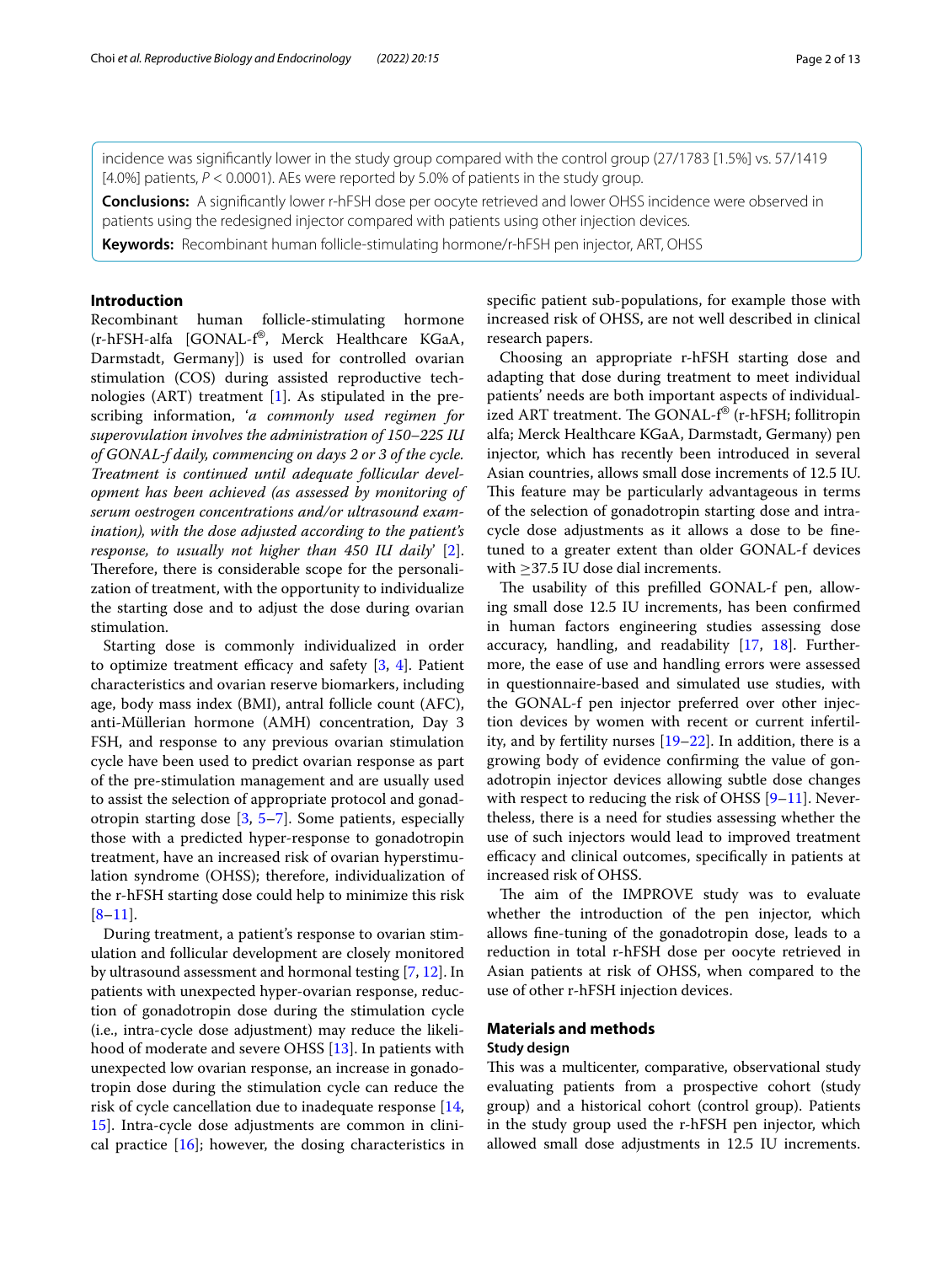Patients in the control group used other r-hFSH injection devices, including an older model of the r-hFSH pen injector which allowed only 37.5 IU increments. Patients from the study group participated in a prospective study (conducted between 11 September 2014 and 29 July 2016) with a 24-month recruitment period,  $a \sim 2$ -month treatment period, and a 10-month observation period. Patients from the control group had participated in an older phase IV, prospective, multicenter, observational study (conducted between 14 June 2010 and 29 February 2012).

#### **Study population and recruitment**

The study group included patients at 14 sites across China, Indonesia, Korea, and Vietnam. The control group included patients from 34 centers in nine countries, including China, India, Indonesia, Korea, Malaysia, Pakistan, Singapore, Thailand, and Vietnam. Visits, treatment, and diagnostic procedures, including collection of data for biomarkers and baseline characteristics, were performed according to the local routine clinical practice, and there were no additional interventions or laboratory tests other than routine practice performed specifcally for this study. Inclusion and exclusion criteria for the study and control groups are described in Table [1.](#page-2-0)

For the primary analysis, patients at risk of OHSS were identifed in the study group by the investigators at each study site using potential risk factors that included patient characteristics (BMI and age) and ovarian reserve biomarkers at baseline (AMH, AFC, FSH, luteinizing hormone [LH], and estradiol [E2]). The final decision on whether a patient was at risk of OHSS was made by the investigator. The classification of patients at risk of OHSS was not available for the control group, however, available data for the above mentioned patient characteristics and biomarkers allowed matching patients at risk of OHSS from the study group to patients from the control group on the basis of fnding the nearest match.

Patients included in the study and control groups were from non-interventional observational studies; therefore, individualization of the starting dose and dose adjustments during ovarian stimulation were done according to routine practice and at the discretion of the treating physicians at each of the participating centers. The individualization of the starting dose was performed at the start of the treatment. r-hFSH dose adjustments during ovarian stimulation were allowed at any stage in both cohorts. In the study group, patients received either a long GnRH agonist or a GnRH antagonist protocol, whereas all patients in the historical cohort received a long GnRH agonist protocol, which was consistent with clinical practice during the two study periods.

#### **Endpoints**

The primary endpoint was the mean total dose of r-hFSH (IU) administered per oocyte retrieved and was evaluated in matched pairs of patients at risk of OHSS in the study and control groups. Since the study group included patients using a GnRH agonist or the antagonist protocols and the patients in the control group were using only a GnRH agonist protocol, the sensitivity analysis was conducted for the primary outcome excluding patients using a GnRH antagonist protocol. The primary analysis and sensitivity analysis were not adjusted for patients who used r-hFSH as part of the 2:1 r-hFSH:r-hLH combination therapy using a single pen injector (Pergoveris<sup>®</sup>; follitropin alfa/lutropin alfa; Merck Healthcare KGaA, Darmstadt, Germany). A separate analysis of signifcant factors to predict risk for OHSS was performed using patients from the overall study and control groups combined.

Secondary endpoints were exploratory and were evaluated for all eligible patients from the study and control groups, without statistical analysis to compare these

|                                                               | Study group                                                         | Control group                                     |
|---------------------------------------------------------------|---------------------------------------------------------------------|---------------------------------------------------|
| Age (years)                                                   | $20 - 40$                                                           | $20 - 40$                                         |
| Both ovaries present                                          | Yes                                                                 | Yes                                               |
| Gonadotropin administration method                            | Redesigned GONAL-f pen injector allowing 12.5 IU<br>dose increments | Other GONAL-f<br>delivery<br>methods <sup>a</sup> |
| Without polycystic ovarian syndrome                           | Yes                                                                 | Yes                                               |
| BMI ( $\text{kg/m}^2$ )                                       | $<$ 30                                                              | <30                                               |
| No use of urinary hMG/FSH or clomiphene citrate in same cycle | Yes                                                                 | Yes                                               |
| No contraindication to GONAL-f according to local SmPC        | Yes                                                                 | Yes                                               |
|                                                               |                                                                     |                                                   |

<span id="page-2-0"></span>**Table 1** Inclusion/exclusion criteria of the study and control groups

*hMG* human menopausal gonadotropin; *FSH* follicle-stimulating hormone; *SmPC* Summary of Product Characteristics

<sup>a</sup> Including older model of r-hFSH pen injector which allowed 37.5 IU dose increments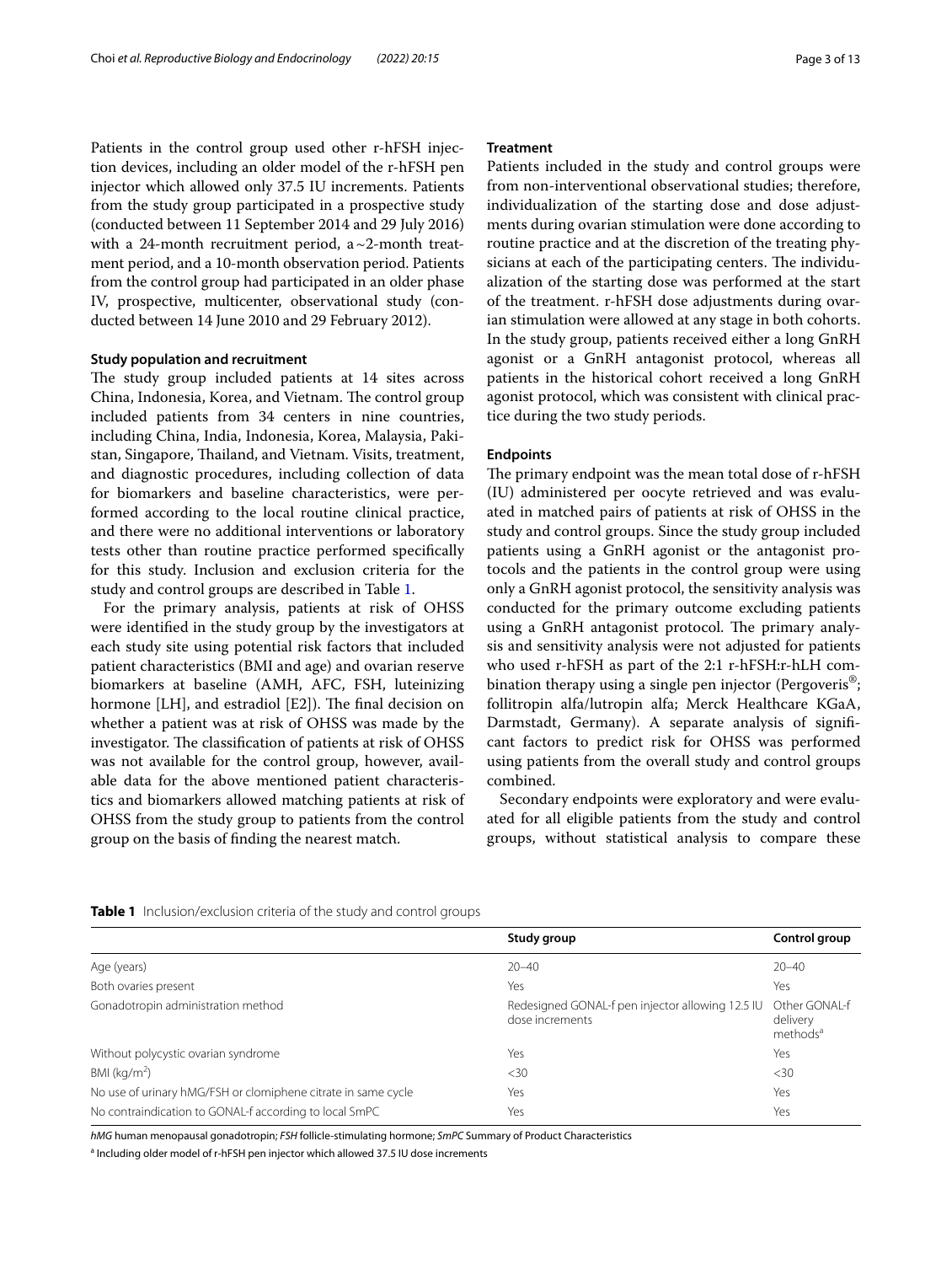outcomes between the two groups. Secondary outcomes included: initial, total, and daily mean doses of r-hFSH and treatment duration; serum E2 level on the day of hCG administration; clinical pregnancy, implantation, cycle cancellation, live birth rates, and number of multiple pregnancies. For the study group, details of dose adjustments of <37.5 IU, including frequency, sequence, and stimulation day were also assessed.

Usability and quality of life analysis with the redesigned pen injector were assessed and reported for the study group. An optional patient questionnaire was provided to the patients during clinic visits. The patient questionnaire was designed by the Medical Lead at the time that the prospective study was conducted (TU), and included statements: (a) *Overall, it was easy to use the new GONAL-f Pen;* (b) *I am confdent that I injected the right dose with the new GONAL-f Pen*; (c) *If this is a second cycle, compared to the injectable device from previous cycle, the new GONAL-f pen is more comfortable to use*; (d) *Based on my experience with the new GONAL-f pen, I would undergo another cycle using the same device*; (e) The use of the new GONAL-f pen did not significantly *interfere with my daily or work-related activities* (Supplementary Table [1\)](#page-11-0). Patients had to select one of fve answers ranging from "*strongly agree*" to "*strongly disagree*". Since the fnal number of patients classifed as at risk of OHSS was not available for the historical cohort, we used biomarkers of OHSS (AMH, AFC, basal FSH, basal LH, E2) and patient characteristics (BMI, age) to identify patients at risk of OHSS in both groups and then matched patients at risk of OHSS from the study group with patients at risk of OHSS from the control group. Patients at risk for OHSS were identifed by independent investigator assessment, based on a biomarker prediction model.

All adverse events were summarized using number and proportion. The incidence of adverse events was reported as the number of patients reporting an adverse event (multiple occurrences of the same adverse event in an individual were counted only once in the number and proportion]). The incidence rate and severity of OHSS were assessed and reported for both the study and control groups. The severity of OHSS was classified based on the UK Royal College of Obstetricians and Gynaecologists 2016 guidelines [\[23](#page-12-18)].

## **Statistical analysis**

Overall, 200 patients considered at risk of OHSS were needed to detect a 10% diference between the two treatment groups (with 80% power) in the reduction of mean amount of r-hFSH (IU) administered per oocyte retrieved; therefore, a total enrolment of 2000 patients was planned to recruit 200 patients at risk of OHSS

(assuming that 10% of ART patients would be considered to be at risk of OHSS).

Matched pairs for the primary endpoint analysis between the study and control groups were determined using a Greedy Algorithm [[24\]](#page-12-19). This method takes into account confounders to create matched pairs with similar confounding factors for subjects belonging to the same pair. Matching (1:1) was performed based on potential risk factors for OHSS, including biomarkers (AMH >3.6 ng/mL, AFC >20, baseline FSH, baseline LH, E2) and patient characteristics (BMI, age). Missing observations in any of the risk factors were not considered while matching; therefore, only 393 patients in the control group who had reported AMH levels at baseline were eligible for matching with patients in the study group. The matched pairs were determined on the weighted sum of the absolute diferences between the cases and the controls. Descriptive statistics were used to summarize patient characteristics, secondary endpoints, and safety in the overall population. In addition to descriptive statistics for the matched pairs, p-values from t-tests were calculated to assess the balance after matching for each of the biomarkers and patient characteristics used in matching.

A multiple logistic regression analysis was performed to estimate the impact of biomarkers and subject characteristics on the risk of OHSS for combined cohorts. The dependent variable was OHSS. The independent variables were study (historical/prospective), age (years), BMI  $(kg/m<sup>2</sup>)$ , AMH level (ng/ml), AFC, FSH level at baseline (IU/L), LH level (IU/L) at baseline, and E2 level (pg/mL) on the day of hCG administration. The results of multiple logistic regression analysis were reported with regression coefficient, standard error, p-value, and odds ratio with 95% CI, for the subject characteristics and biomarkers that were statistically signifcant.

## **Results**

## **Patient distribution, demographics and baseline characteristics**

Overall, 1783 patients were enrolled in the study group and 1419 patients were eligible for the analysis from the control group (Fig. [1](#page-5-0)). Demographic characteristics for both the study and control groups are presented in Table [2.](#page-4-0) In the study group 151/1783 patients (8.5%) had undergone a previous ART cycle (these data were not available for the control group).

In the study group,  $62.5\%$  (1115/1783) of patients were on a GnRH agonist protocol and 37.0% (659/1783) on an antagonist protocol; in the control group, all patients received a GnRH agonist (Table [2\)](#page-4-0). In the study group, 18.7% (333/1783) of patients were on LH supplementation and 25.8% (366/1419) were on LH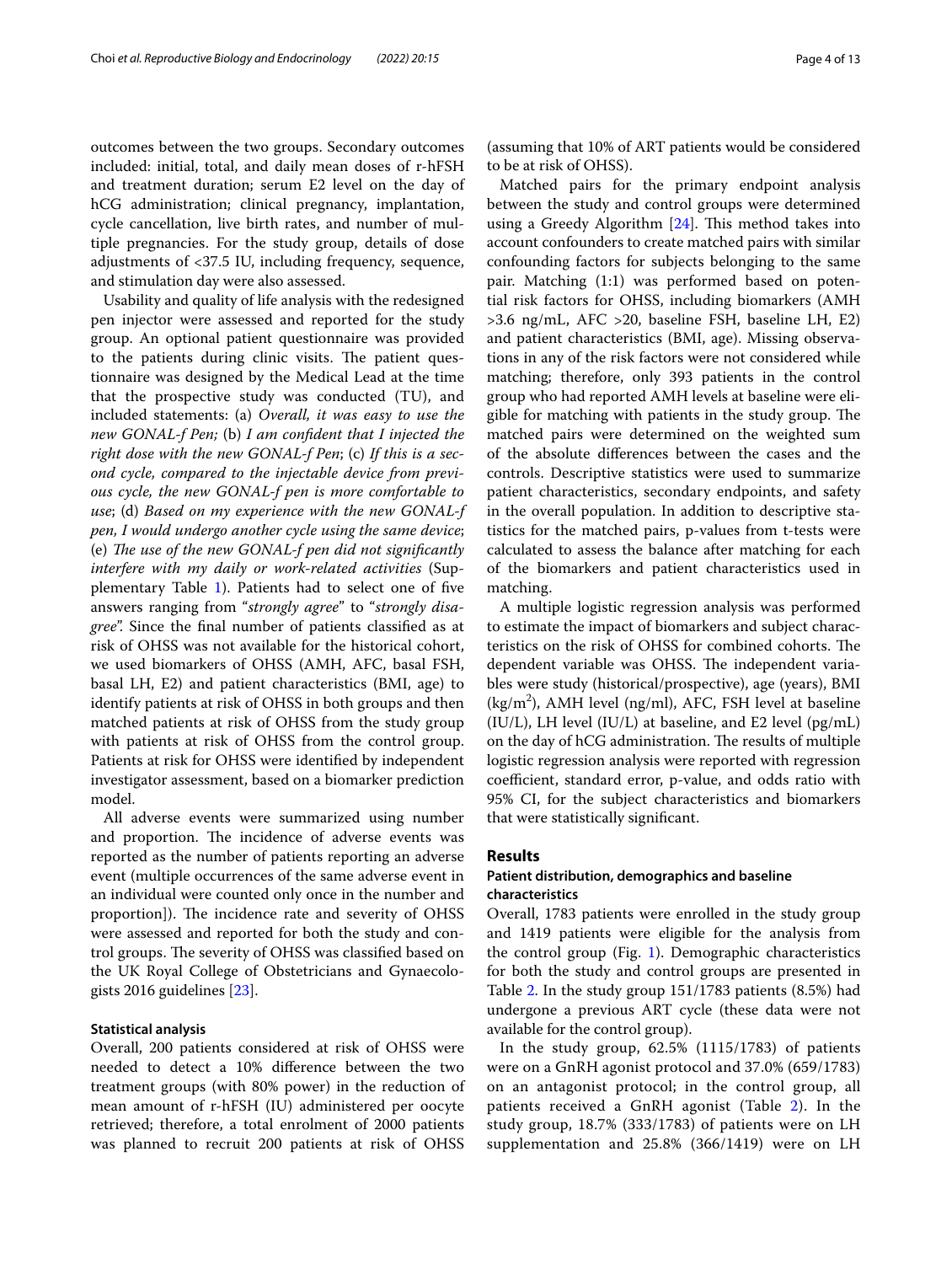## <span id="page-4-0"></span>**Table 2** Patient demographics and baseline characteristics

|                                | <b>Full patient groups</b> |                             | At-risk for OHSS (matched groups) |                            |          |
|--------------------------------|----------------------------|-----------------------------|-----------------------------------|----------------------------|----------|
|                                | Study group<br>$(N=1783)$  | Control group<br>$(N=1419)$ | Study group $(n=123)$             | Control group<br>$(n=123)$ | p-value* |
| Age, years (mean $\pm$ SD)     | $31.2 \pm 4.0$             | $31.4 \pm 4.1$              | $29.3 \pm 4.0$                    | $32.4 \pm 4.1$             | < 0.0001 |
| Age categories                 |                            |                             |                                   |                            |          |
| $\leq$ 35 years, n (%)         | 1522 (85.4)                | 1161 (81.8)                 | 117 (95.1)                        | 90 (73.2)                  |          |
| >35 years, n (%)               | 261 (14.6)                 | 258 (18.2)                  | 6(4.9)                            | 33 (26.8)                  |          |
| Weight (kg)                    | $53.9 \pm 7.7$             | $55.7 \pm 8.2$              | $53.4 \pm 7.8$                    | $55.6 \pm 8.3$             | 0.0168   |
| Height (cm)                    | $158.9 \pm 5.4$            | $159.4 \pm 5.8$             | $158.1 \pm 5.0$                   | $160.2 \pm 4.4$            | 0.0003   |
| BMI ( $kg/m2$ )                | $21.3 \pm 2.7$             | $21.9 \pm 3.1$              | $21.3 \pm 2.7$                    | $21.7 \pm 3.1$             | 0.1876   |
| ART treatment history          |                            |                             |                                   |                            |          |
| First ART cycle, n (%)         | 1632 (91.5)                | N/A                         | 116 (94.3)                        | N/A                        |          |
| Second ART cycle, n (%)        | 151(8.5)                   | N/A                         | 7(5.7)                            | N/A                        |          |
| FSH level at baseline          |                            |                             |                                   |                            |          |
| n(%)                           | 1355 (76.0)                | 1348 (95.0)                 | 119 (96.7)                        | 123 (100.0)                |          |
| mean $\pm$ SD (IU/L)           | $5.9 \pm 2.5$              | $6.0 \pm 2.1$               | $4.5 \pm 2.3$                     | $5.4 \pm 2.4$              | 0.0012   |
| LH level at baseline           |                            |                             |                                   |                            |          |
| n (%)                          | 1407 (78.9)                | 1268 (89.4)                 | 119 (96.7)                        | 123 (100.0)                |          |
| mean $\pm$ SD (IU/L)           | $4.0 \pm 2.8$              | $3.9 \pm 2.7$               | $3.2 \pm 2.3$                     | $3.3 \pm 2.3$              | 0.2709   |
| AMH level at baseline          |                            |                             |                                   |                            |          |
| n(%)                           | 1382 (77.5)                | 393 (27.7)                  | 123 (100.0)                       | 123 (100.0)                |          |
| mean $\pm$ SD (ng/mL)          | $5.6 \pm 4.4$              | $3.8 \pm 2.5$               | $7.6 \pm 3.4$                     | $3.1 \pm 2.8$              | < 0.0001 |
| AFC at baseline                |                            |                             |                                   |                            |          |
| n(%)                           | 1525 (85.5)                | 1128 (79.5)                 | 123 (100.0)                       | 123 (100.0)                |          |
| $mean \pm SD$                  | $12.4 \pm 7.3$             | $10.9 \pm 5.1$              | $14.3 \pm 7.8$                    | $7.9 \pm 4.5$              | < 0.0001 |
| Down-regulation regimen, n (%) |                            |                             |                                   |                            |          |
| Available                      | 1783 (100.0)               | 1419 (100.0)                | 105 (85.4)                        | 123 (100)                  |          |
| Missing                        | 0(0.0)                     | 0(0.0)                      | 18 (14.6)                         | 0(0.0)                     |          |
| GnRH agonist                   | 1115(62.5)                 | 1419 (100)                  | 98 (93.3)                         | 123 (100.0)                |          |
| GnRH antagonist                | 659 (37.0)                 | 0(0.0)                      | 7(6.7)                            |                            |          |
| Both                           | 5(0.3)                     | 0(0.0)                      |                                   |                            |          |
| Other                          | 4(0.2)                     | 0(0.0)                      |                                   |                            |          |
| Ovulation trigger              |                            |                             |                                   |                            |          |
| n(%)                           | 1747 (98.0)                | 1299 (91.5)                 | 123 (100.0)                       | 123 (100.0)                |          |
| Missing, n (%)                 | 36(2.0)                    | 120(8.5)                    |                                   |                            |          |
| hCG                            | ò.                         | 1299 (100.0)                |                                   | 123 (100.0)                |          |
| rhCG                           | 1556 (89.1)                | $\ddotsc$                   | 115 (93.5)                        |                            |          |
| uhCG                           | 144(8.2)                   | $\ddot{\phantom{a}}$        |                                   |                            |          |
| Agonist                        | 35(2.0)                    | $\ddot{\phantom{a}}$        | 7(5.7)                            |                            |          |
| Combination <sup>a</sup>       | 12(0.7)                    | $\ddotsc$                   | 1(0.8)                            |                            |          |
| r-hLH co-administration, n (%) | 333 (18.7)                 | 366 (25.8)                  | 40 (32.5)                         | 26(21.1)                   |          |

*AFC* antral follicle count; *AMH* anti-Müllerian hormone; *ART* assisted reproductive technology; *BMI* body mass index; *FSH* follicle-stimulating hormone; *GnRH* gonadotropin-releasing hormone; *LH* luteinizing hormone; *OHSS* ovarian hyperstimulation syndrome; *PCOS* polycystic ovary syndrome; *r-hLH* recombinant human luteinizing hormone; *SD* standard deviation; *uhCG* urinary human chorionic gonadotropin

\*P-values from t-tests for the biomarkers and patient characteristics used in matching

<sup>a</sup> Combinations: (rhCG, agonist), (rhCG, agonist, others), (uhCG, agonist)

Data are presented as mean  $\pm$  SD unless stated otherwise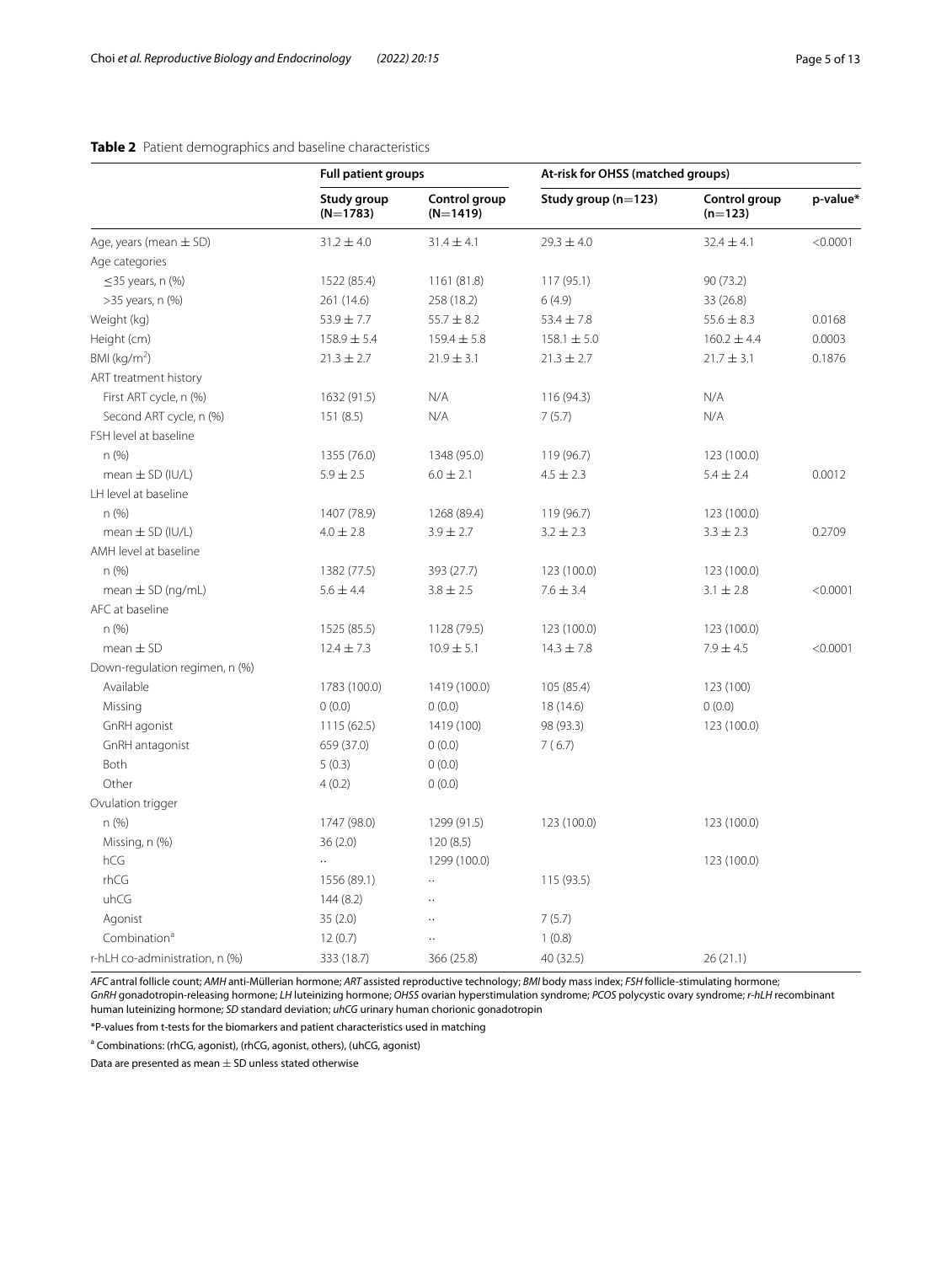

<span id="page-5-1"></span><span id="page-5-0"></span>**Table 3** r-hFSH starting dose in those at risk of OHSS (matched pairs)

| r-hFSH starting dose (IU) Study group | $(N = 123)$ | Control group<br>$(N = 123)$ |
|---------------------------------------|-------------|------------------------------|
| 112.5                                 | 10 (8.1%)   | $0(0.0\%)$                   |
| 125.0                                 | 2(1.6%)     | $0(0.0\%)$                   |
| 150.0                                 | 65 (52.8%)  | 33 (26.8%)                   |
| 185.0                                 | $0(0.0\%)$  | $1(0.8\%)$                   |
| 187.5                                 | $5(4.1\%)$  | 23 (18.7%)                   |
| 200.0                                 | 9(7.3%)     | $0(0.0\%)$                   |
| 225.0                                 | 25 (20.3%)  | 54 (43.9%)                   |
| 250.0                                 | 3(2.4%)     | $0(0.0\%)$                   |
| 262.5                                 | $0(0.0\%)$  | $1(0.8\%)$                   |
| 300.0                                 | $4(3.3\%)$  | 11 (8.9%)                    |

Data presented as n (%)

supplementation in the control group (Table [2\)](#page-4-0). Data on ovulation trigger were available for 1747 (98.0%) of patients in the study group, of whom ovulation was triggered for 1556 patients with recombinant hCG, 144 with urinary hCG, 35 with an agonist, and 12 with a combination of triggers. All patients in the control group (data available for 1299 patients [92.0%]) received a hCG trigger (Table [2\)](#page-4-0). Out of 333 patients on LH supplementation in the study group, 88 patients (26.4%) received r-hFSH from the pen injector in a fxed 2:1 combination with r-hLH (Pergoveris®; follitropin alfa/lutropin alfa; Merck Healthcare KGaA, Darmstadt, Germany), of whom three patients were included in the matched pair analysis. The other patients that received LH supplementation had either a separate injection with r-hLH (Luveris®; lutropin alfa; Merck Healthcare KGaA, Darmstadt, Germany) or a highly purifed human menopausal gonadotropin containing LH-activity (HP-hMG).

A total of 397/1783 (22.3%) patients were identifed to be at risk of OHSS in the study group based on the investigator's judgement. The data regarding individual risk factors contributing to the decision on whether a patient was at risk of OHSS were available for 365 cases: AMH  $>3.6$  ng/mL (n=215), AFC  $>20$  (n=41), FSH (n=49), polycystic ovary syndrome (PCOS)  $(n=4)$ , previous hyperstimulation  $(n=1)$ , other  $(n=55)$ . On the basis of baseline biomarkers and patient characteristics, 123 patients at risk of OHSS in the study group were matched with the 123 patients at risk of OHSS in the control group. P-values from t-tests are provided to compare the biomarkers and patient characteristics at baseline used for matching (Table  $2$ ). The r-hFSH starting dose for approximately 10.0% (24/123) of patients in the study group was determined using the small dose pen (12.5 IU increments); however, this small dose pen was not used by the control group (Table [3](#page-5-1)).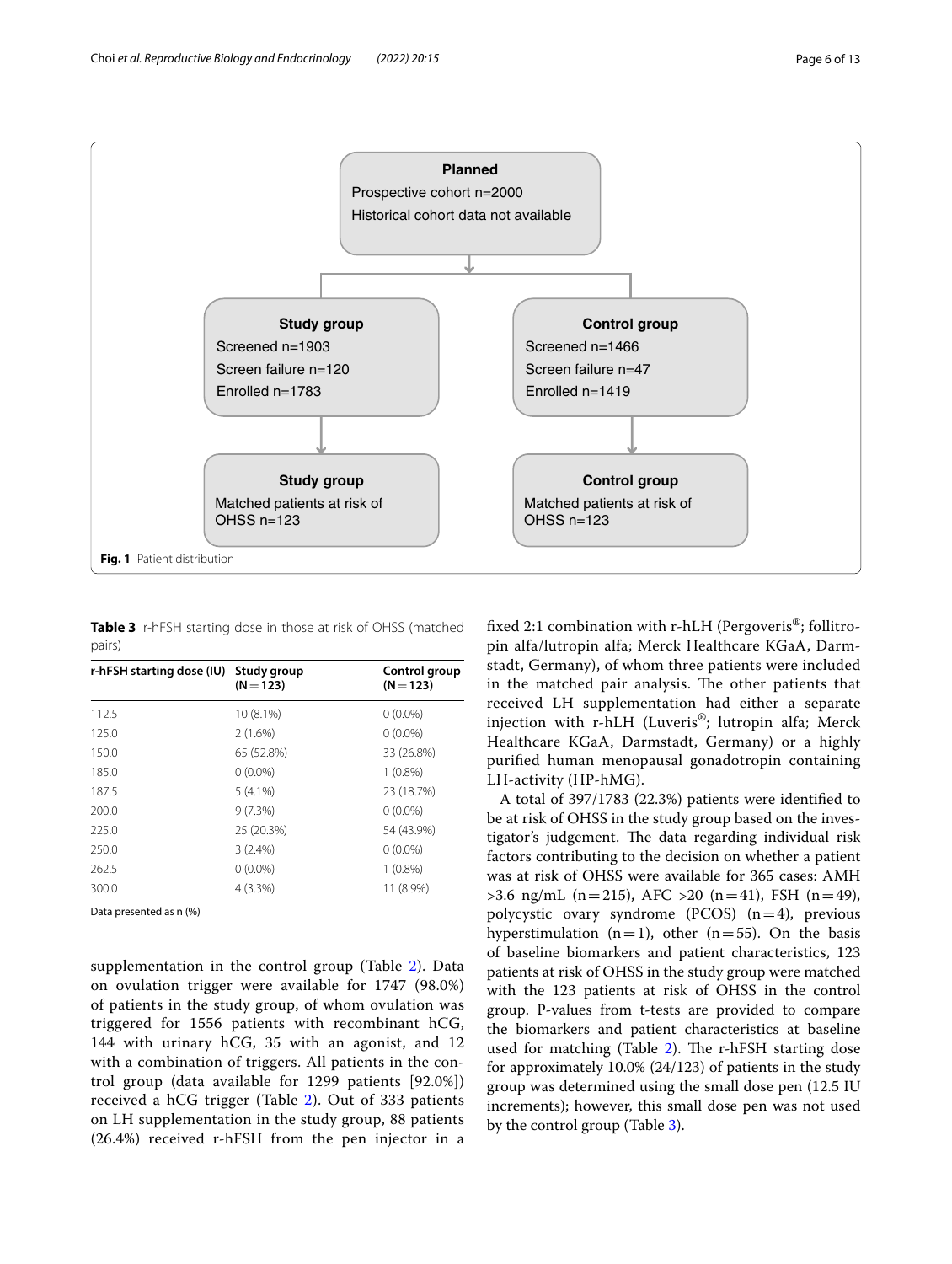#### <span id="page-6-0"></span>**Table 4** Secondary endpoints

|                                                        | <b>Full patient groups</b> |                     | At-risk for OHSS (matched groups) |                    |
|--------------------------------------------------------|----------------------------|---------------------|-----------------------------------|--------------------|
|                                                        | Study group                | Control group       | Study group                       | Control group      |
|                                                        | $(N=1783)$                 | $(N=1419)$          | $(N=123)$                         | $(N=123)$          |
| E2 level on the day of hCG administration <sup>a</sup> |                            |                     |                                   |                    |
| n (%)                                                  | 1504 (84.4)                | 1011 (71.2)         | 53 (43.1)                         | 113 (91.9)         |
| Missing, n (%)                                         | 279 (15.6)                 | 408 (28.8)          | 70 (56.9)                         | 10(8.1)            |
| mean $\pm$ SD (pg/mL)                                  | $4058.3 \pm 2663.5$        | $3291.8 \pm 2313.9$ | 3317.3 ± 1116.6                   | 2354.9 ± 1236.9    |
| GONAL-f administration                                 |                            |                     |                                   |                    |
| Initial dose of r-hFSH                                 |                            |                     |                                   |                    |
| n (%)                                                  | 1783 (100.0)               | 1419 (100.0)        | 123 (100.0)                       | 123 (100.0)        |
| Missing, n (%)                                         | $\mathbf 0$                | $\mathbf 0$         | $\mathbf 0$                       | $\mathbf 0$        |
| mean $\pm$ SD (IU)                                     | 191.7 ± 59.7               | $217.3 \pm 60.2$    | $174.4 \pm 43.7$                  | 204.6 ±43.6        |
| Cycle day on which r-hFSH treatment was initiated      |                            |                     |                                   |                    |
| n (%)                                                  | 1776 (99.6)                | 1416 (99.8)         | 123 (100.0)                       | 123 (100.0)        |
| Missing, n (%)                                         | 7(0.4)                     | 3(0.2)              | $\mathbf{0}$                      | 0                  |
| mean $\pm$ SD (days)                                   | $5.4 \pm 3.4$              | $4.1 \pm 2.7$       | $6.9 \pm 3.1$                     | $3.4 \pm 2.4$      |
| Total r-hFSH dose                                      |                            |                     |                                   |                    |
| n (%)                                                  | 1783 (100.0)               | 1419 (100.0)        | 123 (100.0)                       | 123 (100.0)        |
| Missing, n (%)                                         | $\circ$                    | $\mathbf{0}$        | $\mathbf{0}$                      | $\mathbf 0$        |
| mean $\pm$ SD (IU)                                     | 1848.4 ± 700.5             | 2237.8 ± 772.6      | $1763.1 \pm 587.2$                | 2234.0 ± 782.2     |
| Daily r-hFSH dose                                      |                            |                     |                                   |                    |
| n (%)                                                  | 1783 (100.0)               | 1419 (100.0)        | 123 (100.0)                       | 123 (100.0)        |
| Missing, n (%)                                         | $\mathbf 0$                | $\mathbf 0$         | $\mathbf 0$                       | $\mathbf 0$        |
| mean $\pm$ SD (IU)                                     | 314.6 ± 182.1              | $326.8 \pm 201.3$   | $172.4 \pm 45.6$                  | $213.5 \pm 50.0$   |
| r-hFSH dose per oocyte                                 |                            |                     |                                   |                    |
| n (%)                                                  | 1758 (98.6)                | 1408 (99.2)         | 123 (100.0)                       | 123 (100.0)        |
| Missing or zero oocytes retrieved, n (%)               | 25                         | 11                  | $\mathbf{0}$                      | $\circ$            |
| mean $\pm$ SD (IU)                                     | $206.1 \pm 253.2$          | $268.8 \pm 313.6$   | $132.5 \pm 85.2$                  | $332.7 \pm 371.6$  |
| Duration of r-hFSH treatment                           |                            |                     |                                   |                    |
| n (%)                                                  | 1783 (100.0)               | 1419 (100.0)        | 123 (100.0)                       | 123 (100.0)        |
| Missing, n (%)                                         | $\mathbf 0$                | $\mathbf{0}$        | $\mathbf 0$                       | $\mathbf 0$        |
| mean $\pm$ SD (days)                                   | $9.6 \pm 1.7$              | $10.2 \pm 1.6$      | $10.1 \pm 1.4$                    | $10.3 \pm 1.5$     |
| Patients with $\geq$ 1 dose adjustment (any amount)    | 841 (47.2)                 | Data not available  | 76 (61.8)                         | Data not available |
| Patients with ≥1 dose adjustment of <37.5 IU, n (%)    | 105 (5.9)                  |                     | 6(4.9)                            |                    |
| Outcomes                                               |                            |                     |                                   |                    |
| Implantation rate, %                                   | 30.0                       | 20.6                | 38.4                              | 12.7               |
| Clinical pregnancy rate, %                             |                            |                     |                                   |                    |
| per embryo transfer cycle                              | 50.3                       | 40.7                | 56.4 (31/55)                      | 26.1 (30/115)      |
| per initiated cycle                                    | 35.3                       | 37.8                | 25.2 (31/123)                     | 24.4 (30/123)      |
| Live birth rate, %                                     |                            |                     |                                   |                    |
| per embryo transfer cycle                              | 43.8                       | 34                  | 49.1 (27/55)                      | 20.9 (24/115)      |
| per initiated cycle                                    | 30.7                       | 31.6                | 22.0 (27/123)                     | 19.5 (24/123)      |
| Multiple pregnancy rate, %                             |                            |                     |                                   |                    |
| per embryo transfer cycle                              | 16.2                       | 12.6                | 21.8 (12/55)                      | 4.3(5/115)         |
| per initiated cycle                                    | 11.4                       | 11.7                | 9.8 (12/123)                      | 4.1 (5/123)        |
| Cycle cancellation rate, %                             | 27.3                       | 7.1                 | 20.3 (25/123)                     | 6.5(8/123)         |
| Excessive response (risk of OHSS) <sup>b</sup>         |                            | 55 (54.5)           | 0.0(0.0)                          | 3.0(37.5)          |
| Inadequate responsebe                                  | 170 (34.9)                 | 28 (27.7)           | 13.0 (52.0)                       | 3.0(37.5)          |
| Other <sup>d</sup>                                     | 210 (43.1)                 | 18 (17.8)           | 12.0 (48.0)                       | 2.0(25.0)          |

*E2* estradiol; GnRH gonadotropin-releasing hormone; hCG human chorionic gonadotropin; LH luteinizing hormone; N/A not applicable; OHSS ovarian hyperstimulation syndrome;<br>*r-hFSH* recombinant human follicle-stimulating hor

 $^{\circ}$  E2 values inconsistent with embryo transfer, i.e.  $\geq$ 5000 pg/mL, for both the study group (n $=$ 53) and control group (n $=$  113) were set to missing

 $^{\rm b}$  Denominator for % calculation was total number of patients who had a cancelled cycle: n=487 in the study group, n=101 in the control group

 $\epsilon$  Reasons for an inadequate response in study group were lack of ovarian response to stimulation treatment (n=115), no fertilization (n=53), no oocytes retrieved (n=2)

 $\frac{d}{d}$  in the study group, the main reason listed as 'other' (n=210) was 'frozen embryo transfer' (n= 161); reasons for frozen embryo transfers were not detailed in the case report form. The other 49 cases were related to reduced implantation potential, insufficient or low quality eggs/embryos, or patient preference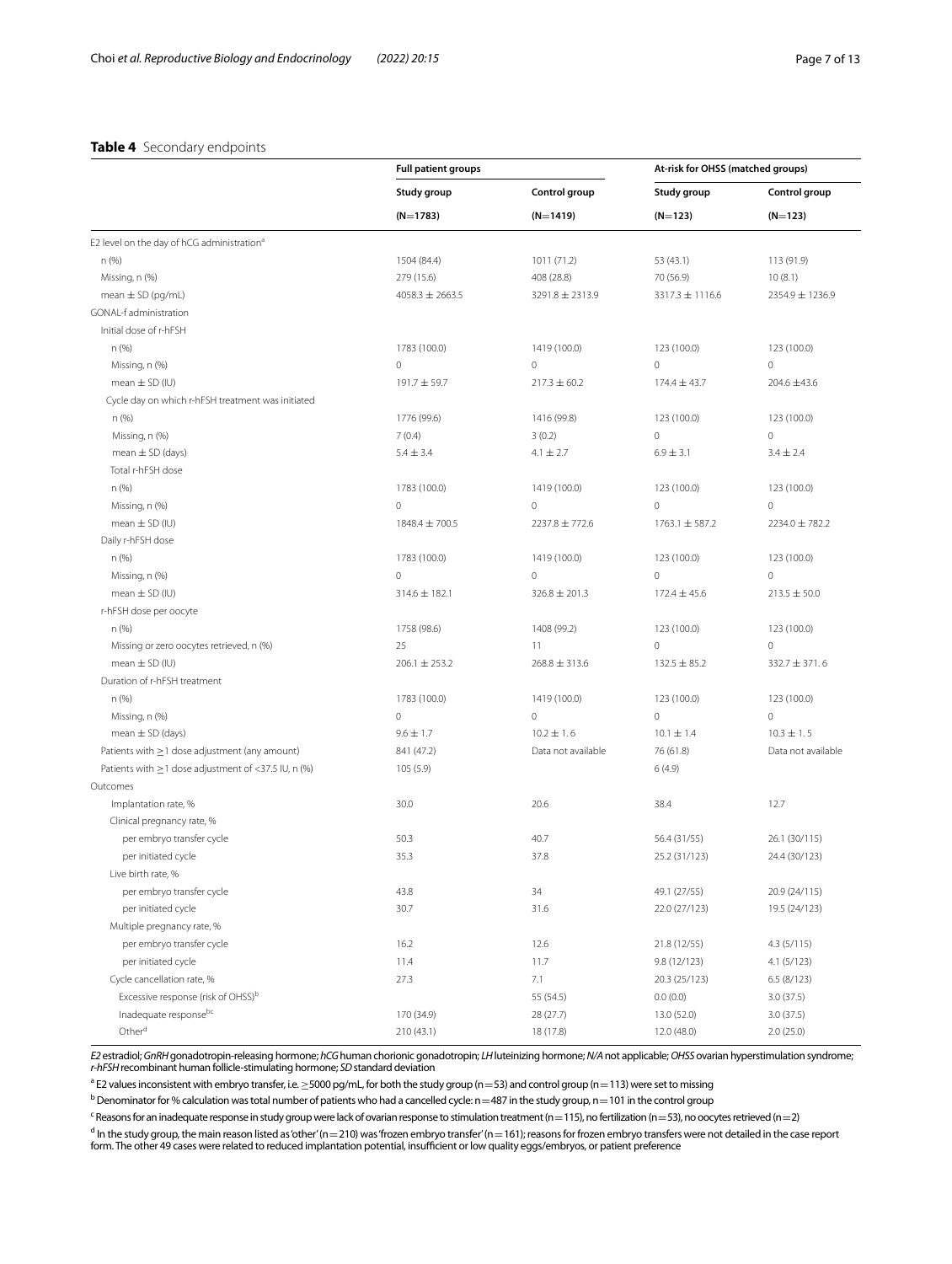

### <span id="page-7-0"></span>**Primary endpoint**

The main analysis of the primary endpoint showed that the mean (SD) total dose of r-hFSH per oocyte retrieved was signifcantly lower in the study group (132.5 [85.2] IU) compared with the control group (332.7 [371.6] IU,  $P < 0.0001$ ) (Fig. [2\)](#page-7-0). The median (Q1–Q3) total dose of r-hFSH per oocyte retrieved was 107.1 (75.0–166.7) IU in the study group and 202.5 (125.0–375.0) IU in the control group. The same outcome was observed in the sensitivity analysis: the mean (SD) total dose of r-hFSH per oocyte retrieved was signifcantly lower in the study group (127. 5 [81.9] IU) compared with the control group (332.7 [371. 6] IU,  $P < 0.0001$ ); the median (Q1–Q3) total dose of r-hFSH per oocyte retrieved was 102.3 (69.6–160.7) IU in the study group and 202.5 (125.0–375.0) IU in the control group.

#### **Secondary endpoints**

Mean initial, total, and daily doses of r-hFSH evaluated for overall cohorts were numerically lower in the study group than in the control group (Table [4\)](#page-6-0). Mean (SD) duration of r-hFSH treatment was 9.6 (1.7) days in the study group and 10.2 (1.6) days in the control group (Table [4\)](#page-6-0). Overall, in the study group, 47.2% (841/1783) of patients required a dose adjustment of any amount (76 [61.8%] in the matched pairs), with 5.9% (105/1783) of patients requiring at least one dose adjustment of <37.5 IU (6 [4.9%] patients in the matched pairs) (Table [4\)](#page-6-0). Of the patients who required a dose adjustment of <37.5 IU, most required a dose decrease. Data on dose adjustments were not available for the control group. Mean E2 level on the day of hCG administration was higher in the study group compared with the control group. Mean E2 level on the day of hCG administration was also higher with a GnRH agonist (4186.6 [2345.9] pg/mL) compared with a GnRH antagonist  $(3723.3 [3314.5]$  pg/mL) in the study group (Table [4\)](#page-6-0).

Other secondary outcomes, including implantation rates, clinical pregnancy rates per embryo transfer cycle, live birth rates per cycle, and multiple pregnancy rates per cycle, were numerically higher in the study group compared with the control group (Table [4](#page-6-0)). Cycle cancellation rate for the study group was 27.3% (487/1783), with the main reasons for cancellation being "other" ( $n=210$ ), "inadequate response"  $(n=170)$ , and "excessive response"  $(n=107)$  (Table [4](#page-6-0)).

#### <span id="page-7-1"></span>**Table 5** Signifcant risk factors of OHSS in combined cohorts

| Independent variable | Category                | Regression<br>Coefficient | <b>Standard Error</b> | P-value | Odds Ratio (95% CI)         |
|----------------------|-------------------------|---------------------------|-----------------------|---------|-----------------------------|
| N                    | 3202                    |                           |                       |         |                             |
| <b>AFC</b>           | >20<br>$\leq 20$        | $-1.1$                    | 0.5                   | 0.0333  | 1.00<br>$0.32(0.1 - 0.91)$  |
| BMI ( $kg/m2$ )      | < 18.5<br>$18.5 - 30.0$ | $-1.2$                    | 0.5                   | 0.0178  | 1.00<br>$0.30(0.11 - 0.81)$ |

*AFC* antral follicle count; *BMI* body mass index; *OHSS* ovarian hyperstimulation syndrome; *CI* confdence interval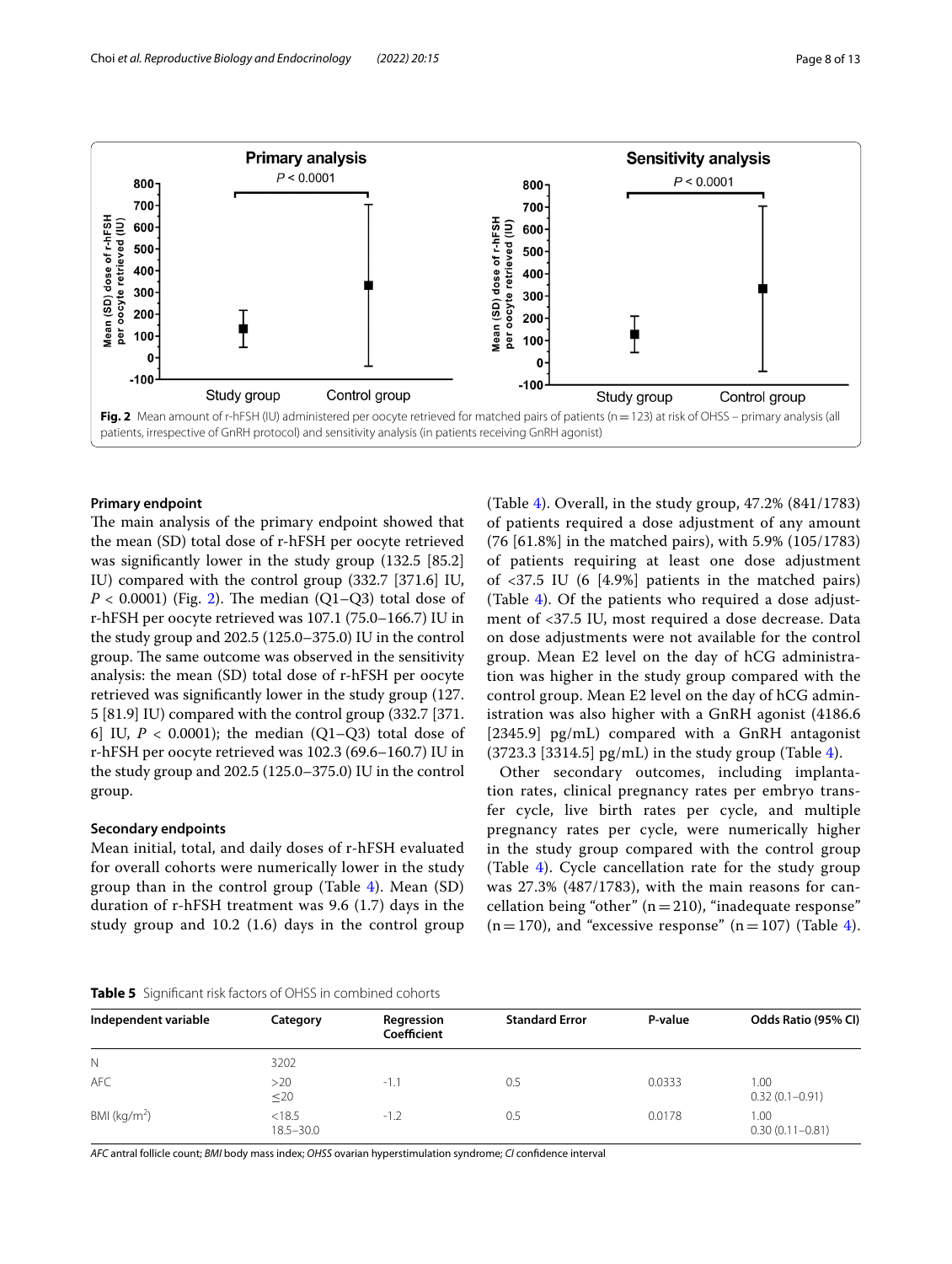In the study group, owing to data entry errors in several centers, 161 cycles were misclassifed in the category "other" as cancelled cycles, but were actually "freezeall" cycles, with the frozen embryo transfer taking place in subsequent cycle(s). After exclusion of these 161 misclassifed cycles, the corrected cycle cancellation rate was 18.0% (326/1783) in the study group. In the control group, the overall cycle cancellation rate was 7.1% (101/1419) ( $n=55$  due to "excessive response",  $n=28$  due to "inadequate response" and  $n=18$  due to "other" reasons) (Table [4\)](#page-6-0). Data for frozen embryo cycles were not available for the control group.

Multiple logistic regression analysis of the biomarkers to predict risk of OHSS for the combined population of patients from the study and control groups showed that patients with an AFC of  $\leq$ 20 were at lower risk of developing OHSS when compared with patients with an AFC of >20 ( $P = 0.033$ ). Patients with a BMI of 18.5–30.0 kg/  $\text{m}^2$  were at lower risk of developing OHSS compared with patients with a BMI of <18.5 kg/m<sup>2</sup> ( $P = 0.018$ ) (Table [5\)](#page-7-1).

The patient satisfaction and quality of life evaluation data were available for 522 (29.3%) patients in the study group. Most patients "*strongly agreed"* or "*agreed"* that, overall, it was easy to use the new pen (511/522, 98.0%), they were confident that they injected the right dose (509/522, 98.0%), they would undergo another cycle using the same device (476/522, 91.0%), and the use of the GONAL-f pen injector did not significantly interfere with their daily or workrelated activities (494/522, 95.0%). Out of 522 subjects, 61 undergoing a second cycle "*strongly agreed*" or "*agreed*" that the redesigned GONAL-f pen injector was more comfortable to use than the other injection devices used in a previous cycle.

### **OHSS and AEs**

OHSS was reported in 1.5% (27/1783) of patients in the study group and in 4.0% (57/1419) of patients in the control group ( $P < 0.0001$ ; Table [6\)](#page-8-0). Most of the OHSS events in the study group were of mild-to-moderate severity. Patients with clinical pregnancy in the study group and control group (50.3% and 40.7%, respectively, per embryo transfer and 35.3% and 37.8%, respectively, per initiated cycle) may be considered at risk for late onset OHSS (Table [4\)](#page-6-0). However, these numbers should be interpreted with caution as there was a higher rate of cycle cancellation in the study group (27.3%) than in the control group  $(7.1\%)$  (Table [4](#page-6-0)).

Of 1783 subjects in the study group, a total of 89 subjects  $(5.0\%)$  reported at least one AE. The most common AEs  $(>1\%$  in the overall group) were OHSS  $(n=27)$ [1.5%]) and spontaneous abortion  $(n=35$  [2.0%]) (Supplementary Table [2\)](#page-11-0). Overall, 33 (1.9%) of patients

reported at least one serious AE (SAE), with most requiring hospitalization (Supplementary Table [2\)](#page-11-0). The most common SAEs were ectopic pregnancy  $(n=10;$ 0.6%), OHSS ( $n=7$ ; 0.4%), and spontaneous abortion  $(n=6; 0.3%)$  (Supplementary Table [2](#page-11-0)). The only treatment-related AE observed was OHSS (n=26; 1.5%). AEs leading to study termination were reported in 1.1% of patients  $(n=20)$  in the study group (Supplementary Table [2\)](#page-11-0). No deaths were reported in the study group or control group.

## **Discussion**

In this study, the mean total dose of r-hFSH administered per oocyte retrieved was signifcantly lower in patients at risk of OHSS who used the r-hFSH pen injector with a 12.5 IU dose increment dial compared with matched patients who used other r-hFSH injection devices only allowing larger  $(\geq)37.5$  IU) dose increments. The small dose pen (12.5 IU increments) was used to determine starting dose for 10% of the study group, and approximately 5% of total study patients. While these fgures appear low, it is important to note that the small dose pen is a relatively recent development, and real-world data will continue to be collected as providers gain more experience. The ability to adjust r-hFSH dose in smaller increments (12.5 IU) allowed for treatment to be more tailored to the individual and resulted in the lower mean total dose of r-hFSH administered per oocyte retrieved observed.

In an analysis of the Global Safety Database of Merck Healthcare KGaA (including more than 20 years of data) and a systematic review of the reported incidence of OHSS in a population treated with GONAL-f, the reported rate for OHSS was 6.7 per 100,000 (0.007%) for all treatments started, and the review of the literature showed that the reported rate was  $5.9\%$  [ $25$ ]. Therefore, the OHSS incidence rates reported in our study population (study group 1.5% and control group 4.0%) with broad inclusion criteria in both cohorts, fall within the incidence rates reported in clinical studies and in

<span id="page-8-0"></span>

| Table 6 OHSS events and severity |  |  |  |  |  |
|----------------------------------|--|--|--|--|--|
|----------------------------------|--|--|--|--|--|

|                                                                               | Study group<br>$(N = 1783)$  | Control group<br>$(N = 1419)$ |
|-------------------------------------------------------------------------------|------------------------------|-------------------------------|
| OHSS events, n (%)<br>P-value <sup>a</sup>                                    | 27(1.5)                      | 57 (4.0)<br>P < 0.0001        |
| OHSS severity, n (%)<br>Mild/Grade I<br>Moderate/Grade II<br>Severe/Grade III | 12(0.7)<br>13(0.7)<br>2(0.1) | 32(2.3)<br>20(1.4)<br>5(0.4)  |

*OHSS* ovarian hyperstimulation syndrome

<sup>a</sup> Chi square test was used to calculate the p-value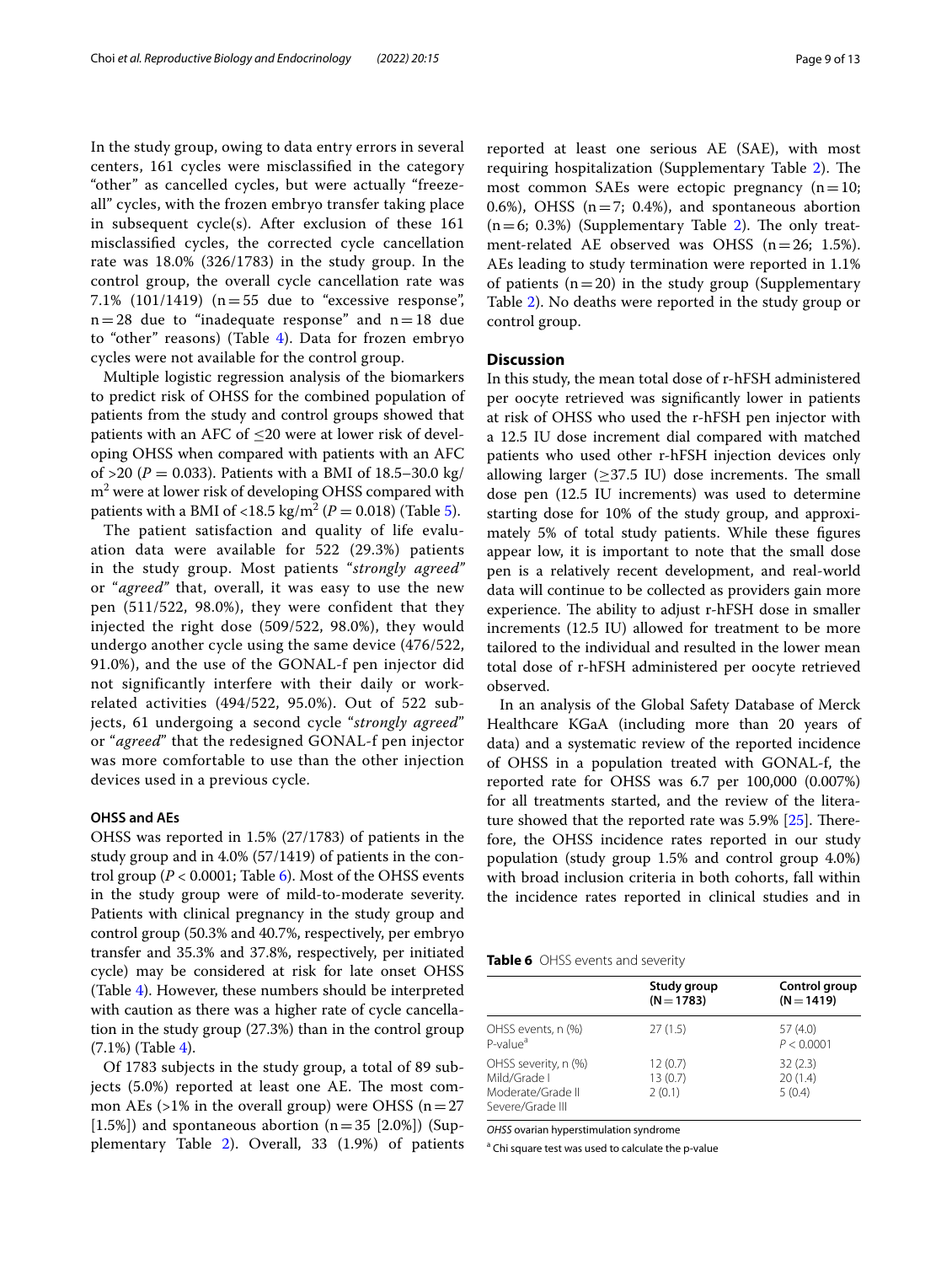registries. The rate of severe OHSS as a function of all OHSS cases reported by Velthuis et al. was 3.7% (10 cases out of 272 in total) [[25\]](#page-12-20). However, only 33 of these studies ranked OHSS according to severity, and the parameters used to classify the severity of OHSS were only reported in 15 of these 33 articles. This exemplifies the difficulties in reporting on the severity of OHSS, due to the diferent classifcation systems available and how these have developed over time. By contrast, the severity of OHSS in the results reported here were classifed according to the UK Royal College of Obstetricians and Gynaecologists 2016 guidelines [\[23\]](#page-12-18), which provides increased confdence in the consistency of the classifcation of OHSS severity.

During ovarian stimulation, the risk of OHSS increases with the number of follicles recruited. Therefore, the aim is to identify the optimal r-hFSH starting dose to recruit follicles, but with minimal risk of hyper-response and associated severe OHSS. The function of incremental dosing with the r-hFSH pen injector has been developed in response to the need for more streamlined treatment approaches for patients at risk of OHSS  $[26, 27]$  $[26, 27]$  $[26, 27]$  $[26, 27]$  $[26, 27]$ . The PIVET and CONSORT algorithms aim to individualize gonadotropin dosing, with starting doses based on patient characteristics and predicted ovarian response  $[9-11]$  $[9-11]$ . The application of the PIVET and CONSORT dosing algorithms has been enabled by r-hFSH pens that allow for smaller incremental dose adjustment. Compared with conventional dosing, introduction of the PIVET and CONSORT algorithms optimized the number of oocytes retrieved while signifcantly reducing daily and total dose of r-hFSH, the incidence of referral for increased monitoring and treatment for OHSS, and the incidence of freeze-all cycles, without diminishing the clinical pregnancy rate  $[9-11]$  $[9-11]$ . The PIVET algorithm redesigned specifcally for the GONAL-f pen with a 12.5 IU dose increment dial was validated on the basis of efectiveness and safety in terms of OHSS [\[11](#page-12-7)]. Compared with the use of the PIVET algorithm for the Puregon<sup>®</sup> pen (Merck Sharp & Dohme, Sydney, Australia) with a 8.3 IU dose increment dial, the use of the GONAL-f pen demonstrated similar pregnancy and live birth rates [\[11](#page-12-7)]. The results obtained using the CONSORT and PIVET algorithms enable comparison of OHSS rates reported using r-hFSH-alfa injection devices with small dosing increments in regions other than the ones reported in this manuscript. In the CONSORT study, which included a cohort of predicted normo-ovulatory women in nine European countries and one centre in Chile, the OHSS rate reported for women with an individualized starting dose was 6.3% (6/96) compared with 12.5% (13/104) in women with a standardized starting dose [[9\]](#page-12-17). Additionally, an analysis of outcomes for women treated at fertility centres in Australia who were assigned starting doses according to the PIVET algorithm reported an OHSS rate of 0.3% (nine cases out of 2,822 stimulation cycles), all of which were attributed to non-compliance with PIVET algorithm protocols and regimens [[11](#page-12-7)]. With increasing experience of devices that allow adjustment of the dose of r-hFSH-alfa in small increments, we anticipate that a clearer picture will emerge on the incidence of OHSS.In our study, the mean starting dose, total dose, and daily doses of r-hFSH were numerically lower in the study group compared with the control group. This observation is in line with results of a previous study in patients  $(N=200)$  with normal ovarian response using the GONAL-f pen injector [[9\]](#page-12-17), in which two patient groups receiving either a standard dose of r-hFSH (150 IU per day) or individualized doses based on the CONSORT algorithm (112.5, 150.0, 187.5, 225.0, 300.0, or 450.0 IU per day) were compared. Signifcantly lower mean daily (121.5 vs. 167.4 IU; *P* < 0.001) and total (1288.5 vs. 1810.0 IU; *P* < 0.001) doses of r-hFSH were reported when starting gonadotropin dose was individualized based on the CONSORT algorithm versus standard dosing [\[9](#page-12-17)]. Clinical pregnancy was comparable in both the CONSORT group and standard dosing group (36.0% vs. 35.5%), but a signifcant reduction in OHSS was reported in the CONSORT group compared with the standard dose group. The value of individualized dosing and small dose adjustments to mitigate the risk of OHSS has also been confrmed in patients with a predicted hyper-response to ovarian stimulation. A study by Oudshoorn et al. compared clinical outcomes in 521 patients undergoing ovarian stimulation with a reduced r-hFSH dose (100.0 IU/day) and a standard dose (150.0 IU/day), while allowing dose adjustments of 25 IU throughout the treatment cycle. There was a significant reduction in the occurrence of any grade of OHSS with a lower dose compared to standard dose  $(5.2\% \text{ vs. } 11.8\%, P = 0.001)$  [\[8](#page-12-6)].

Individualization of ovarian stimulation includes both selection of the starting gonadotropin dose, as well as intra-cycle dose adjustments, both of which are important to achieve an optimal outcome of fertility treatment [[3,](#page-12-2) [14\]](#page-12-10). While dose adjustment is common in routine clinical practice, reported in up to 45.0% of cycles [[3](#page-12-2), [16](#page-12-12), [28\]](#page-12-23), selection of the optimal starting dose may potentially reduce the need for further dose adjustments during the cycle. This was reported in a study assessing application of the PIVET algorithm, in which precise selection of the starting dose using the algorithm meant that 79.1% of patients didn't require any further adjustments during the treatment  $[11]$  $[11]$ . This was in accordance with the results observed in our study, where only about 6.0% of patients required at least one dose adjustment of <37.5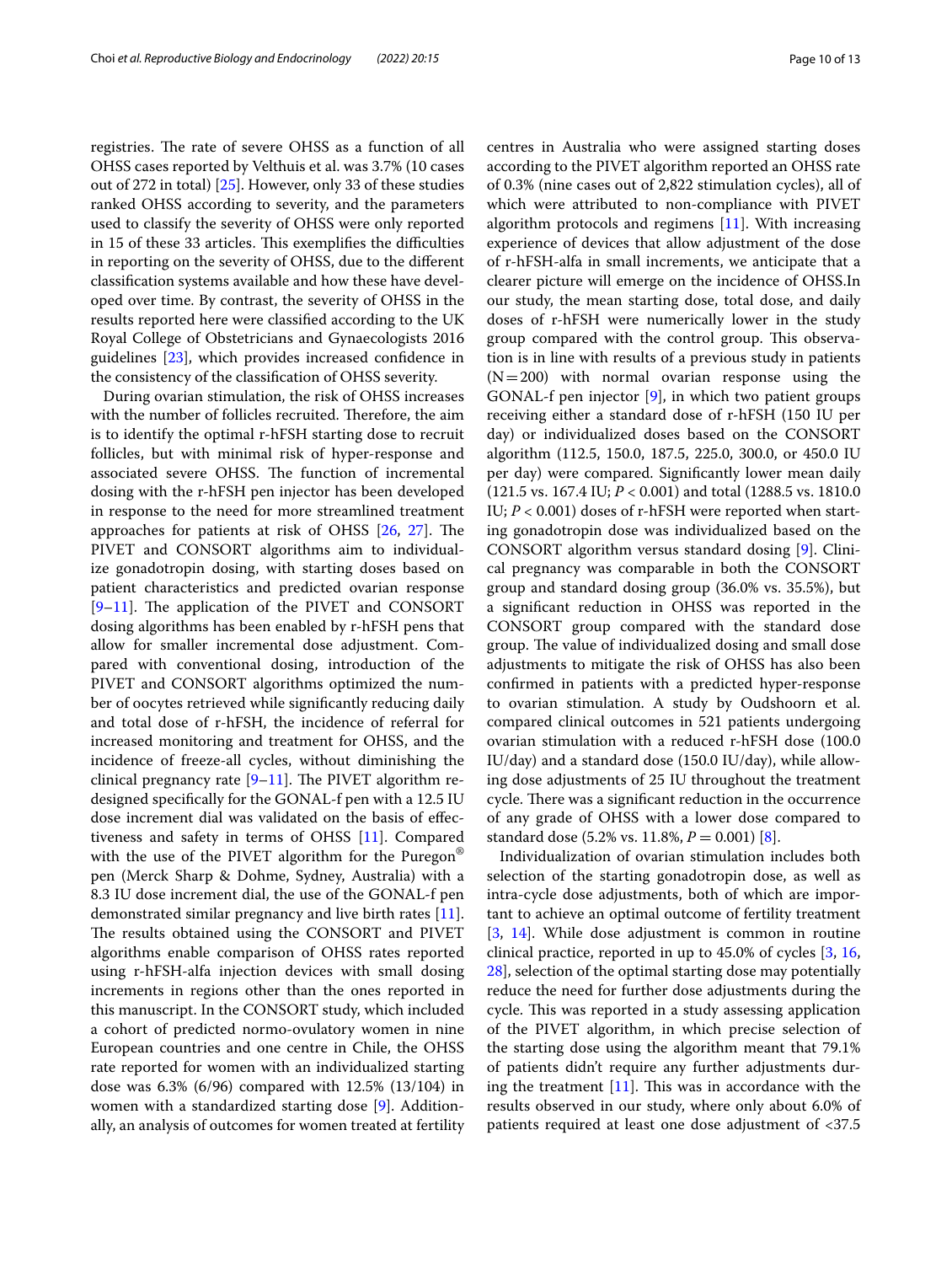IU during the treatment cycle, mostly a dose decrease (Table [5\)](#page-7-1). Nevertheless, the benefts of combining optimal starting dose selection strategies and intra-cycle dose adjustments in respect to OHSS risk reduction are evident, and individualized treatment decisions should be based on both pre-treatment evaluation and monitoring during the treatment.

The regression analysis of the biomarkers to predict risk of OHSS in our study showed that AFC >20 and low BMI were associated with an increased risk of OHSS. In a systematic review, La Marca and Sunkara (2014) reported an even lower AFC cut-off of between 9 and 16 as a potential biomarker to predict hyper-response [[29](#page-12-24)]. Similarly, BMI has been identifed as one of the risk factors for OHSS by the American Society for Reproductive Medicine [\[12](#page-12-8)]. Specifcally, two studies referenced in the ASRM guideline for the management of OHSS reported a correlation between a low BMI and the development of OHSS [[30,](#page-12-25) [31](#page-12-26)]. BMI is also included as a prognostic indicator for ovarian response in the CONSORT algorithm, based on evidence from a meta-analysis including 1378 ART patients [\[32](#page-12-27)], and a PIVET algorithm [[10](#page-12-28)]. In addition, a number of studies investigated a role of serum AMH levels in the prediction of ovarian response confrmed that high basal AMH (>3.3 ng/mL) on Day 3 is associated with an increased risk of developing OHSS [\[33–](#page-12-29)[35](#page-12-30)].

Our study results showed that the r-hFSH pen evaluated in the study group is patient-friendly and easy to use. The majority of patients who completed the treatment satisfaction questionnaire agreed that, overall, the redesigned pen injector was easier and more comfortable to use than the devices they had used previously, which is supported by the fndings from other studies evaluating the use of the r-hFSH pen injector [[17](#page-12-13), [19](#page-12-15),  $20$ ]. The usability, engineering, and dose accuracy of the GONAL-f pen injector with a 12.5 IU dose dial feature was previously tested. It was demonstrated that it can be used safely and efectively and the dose can be injected with accuracy under a range of diferent conditions by patients with infertility and fertility nurses [[17](#page-12-13), [18](#page-12-14), [36](#page-12-32)]. Further simulated-use and questionnairebased studies confrmed that the pen injector was easy to use for patients and easy for fertility nurses to train with  $[19, 20, 37]$  $[19, 20, 37]$  $[19, 20, 37]$  $[19, 20, 37]$  $[19, 20, 37]$  $[19, 20, 37]$  $[19, 20, 37]$ . The optional patient questionnaire provided to patients in our study was similar to that used in the previous study  $[20]$  $[20]$ . Of the patients that flled in the questionnaire in our study, 98% were confdent that they injected the right dose, which was comparable to the response provided in the previous study, where 94.0% agreed that they could administer the correct dose [[20](#page-12-31)]. Finally, in a comparative evaluation of the use of four available r-hFSH pen injectors, the GONAL-f injector received the highest ratings and was preferred by both patients and nurses [[22\]](#page-12-16).

This study had some limitations. Both the prospective and historical studies were open-label and observational and therefore had inherent limitations in terms of susceptibility to bias. However, the main analysis and sensitivity analysis of the primary endpoint were performed using a matched pair analysis [\[24](#page-12-19)], a methodology designed to limit confounding factors between cohorts. Although the two cohorts were similar according to inclusion/ exclusion criteria and baseline characteristics, some differences may still exist, as more countries were included in the historical study (control group) compared with the prospective study (study group). In addition, patient assessment and monitoring was performed according to the protocols at each of the participating centers, and the fnal decision on whether a patient should be classifed as at risk of OHSS was made by the investigator. In the results for the matched-pair analysis, there is some imbalance in some of the values used to match patients in the matched-pair groups. It should be noted that the Greedy algorithm does not match pairs of patients based on individual parameters, but rather it matches pairs based on the weighted sum of the diferences between the cases and the controls. Therefore, some imbalance may be expected in the results for specifc parameters included in the matching process. Furthermore, as patients with missing values were not considered in the Greedy algorithm, the pool of patients to select in the control group was limited to only 393 patients (i.e., those who had a reported AMH level at baseline), and this may also have contributed to the imbalance in the results for this parameter in the matched-pair analysis. In the case of the AMH values reported here, this imbalance may actually strengthen our results, as the women in the study group had a higher risk of OHSS based on AMH levels than those in the control group, whereas a lower rate of OHSS was reported in this group.

The use of the long GnRH agonist protocol in the historical control group refects the clinical practice in this region at that time, with the majority of patients/cycles being treated with agonists instead of antagonists. More recent insights and guidelines [[7,](#page-12-5) [12](#page-12-8)] have led to the conclusion that OHSS risk can be reduced with antagonist use, which is why the study group only received antagonists. It is clear that the use of only antagonists in the study group, together with the 12.5 IU increment pen, have both contributed to a lower OHSS risk, but this lower OHSS risk needs to be considered with care, as it is a secondary exploratory outcome, and many factors contribute to the ultimate OHSS risk, including the cancellation policy. Furthermore, in the additional analysis of the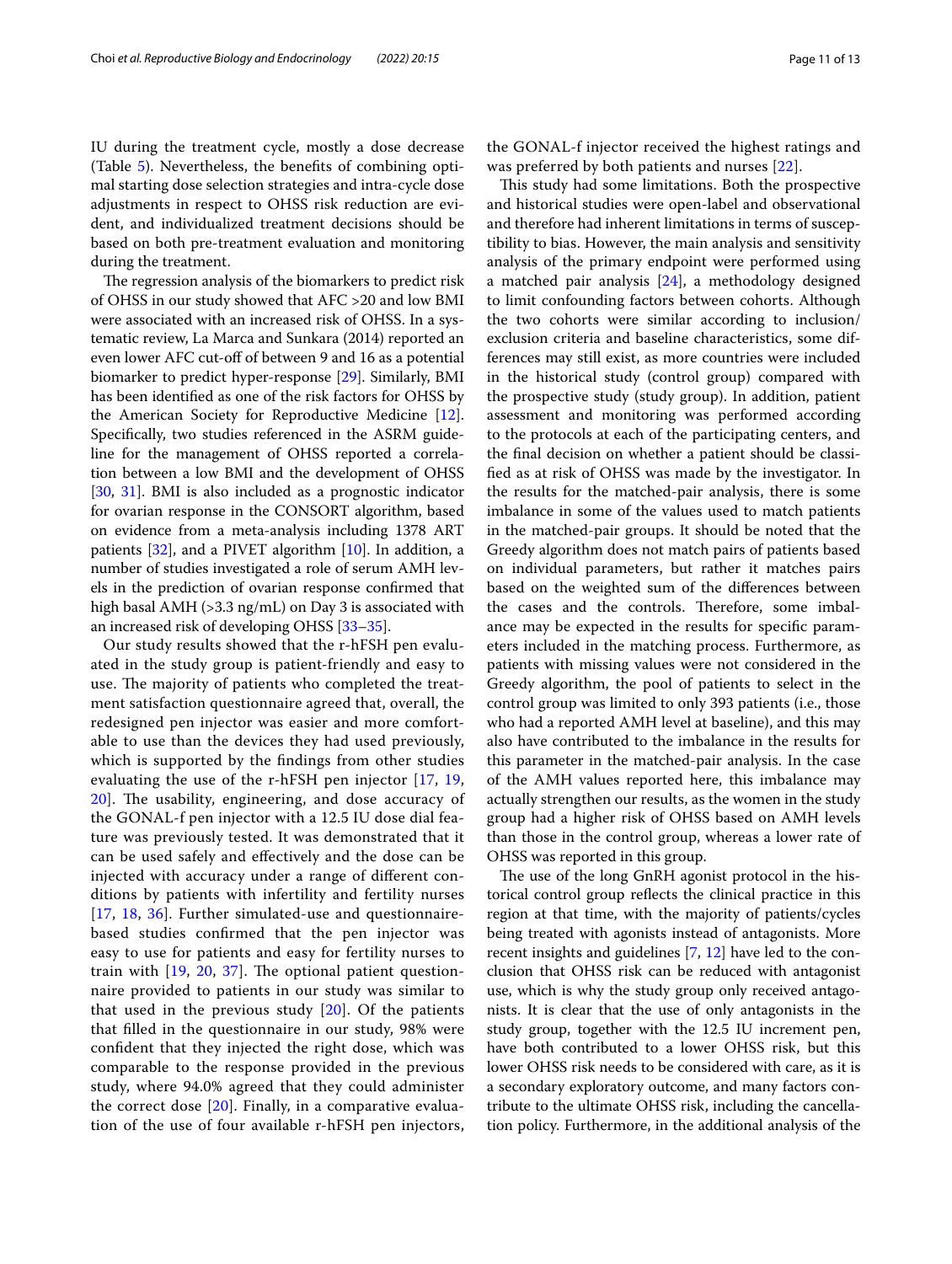123 matched pairs, 93.3% of the participants in the study group for whom these data were available received an agonist protocol (compared with 100% of the control group), showing that these two cohorts were well matched with regard to the GnRH down-regulation protocol used.

In total, in the study group, a higher proportion of patients (487/1783 [27.0%], or 326/1783 [18.0%] patients after exclusion of 161 misclassifed cycles) had cycle cancellations when compared with the control group (7.1%). Most of the cancelled cycles were due to "other" reasons in the study group (mostly "freeze-all" cycles, with the frozen embryo transfer taking place in a subsequent cycle), whereas most of the cancelled cycles were due to excessive response in the historical cohort. Embryo freezing was dependent on the clinical practice used in the centers at the time of the study, and the decision was made by the investigators and patients. The exact reasons for frozen embryo transfers could not be retrieved from all of the participating centers; therefore, these data were not reported.

Other limitations included attrition bias due to subjects lost to follow-up and overall patient recall regarding the satisfaction in relation to usability and quality of life. A further limitation of the study is that data analyses presented here were not adjusted based on the 88 patients who received r-hFSH from the pen injector in the 2:1 fixed combination with r-hLH (Pergoveris), of whom three patients were included in the matched pair analysis.

## **Conclusions**

This study assessed dosing characteristics and ovarian response in an Asian population and demonstrated that, compared with the older r-hFSH injecting devices, use of the r-hFSH pen injector with 12.5 IU increments was associated with the reduced total dose of r-hFSH used per oocyte retrieved in patients at risk of OHSS. Individualized dosing was associated with comparable clinical outcomes and a lower incidence of OHSS. Furthermore, the regression analysis of the biomarkers used to identify risk of OHSS showed that AFC >20 and BMI <20  $\text{kg/m}^2$  correlate with the risk of developing OHSS. The results from this study support the need for more real-world studies to evaluate ovarian stimulation protocols and dosing characteristics with the aim to improve clinical outcomes and minimize OHSS and cycle cancellation in Asian patients.

#### **Supplementary Information**

The online version contains supplementary material available at [https://doi.](https://doi.org/10.1186/s12958-021-00882-2) [org/10.1186/s12958-021-00882-2](https://doi.org/10.1186/s12958-021-00882-2).

<span id="page-11-0"></span>**Additional fle 1.**

#### **Acknowledgements**

Medical writing assistance was provided by Evelina Matekonyte and Steven Goodrick of inScience Communications, Springer Healthcare Ltd, UK, and was funded by Merck Healthcare KGaA, Darmstadt, Germany. The authors would like to thank Teoman Ulas for his contribution as a Medical Lead during the conduct of the study. They would also like to thank the principal investigator of the retrospective cohort, Professor Chen Zijiang (Shandong University afliated Reproductive Hospital, Jingwei Road, Huaiyin District, Jinan, Shandong Province), as well as investigators of the prospective cohort, Manh Tuong Ho (Research Center For Genetics and Reproductive Health, Linh Trung Ward, Thu Duc District, HCMC, Vietnam) and Nguyen Viet Tien (National Hospital of Obstetrics and Gynecology, Hoan Kiem District, Ha Noi, Vietnam).

#### **Authors' contributions**

Bum Chae Choi, Canquan Zhou, Hong Ye, Yun Sun, Ying Zhong, and Fei Gong have contributed to the conception and design of the analysis. All authors contributed to the interpretation of data, data analysis, and critical review of this manuscript. All authors approved the manuscript for submission to the journal.

#### **Funding**

This study was sponsored by Merck (CrossRef Funder ID: [https://doi.org/10.](https://doi.org/10.13039/100009945) [13039/100009945\)](https://doi.org/10.13039/100009945).

#### **Availability of data and materials**

Any requests for data by qualifed scientifc and medical researchers for legitimate research purposes will be subject to Merck KGaA's Data Sharing Policy. All requests should be submitted in writing to Merck KGaA's data sharing portal [https://www.merckgroup.com/en/research/our-approach-to-resea](https://www.merckgroup.com/en/research/our-approach-to-research-and-development/healthcare/clinical-trials/commitment-responsible-data-sharing.html) [rch-and-development/healthcare/clinical-trials/commitment-responsible](https://www.merckgroup.com/en/research/our-approach-to-research-and-development/healthcare/clinical-trials/commitment-responsible-data-sharing.html)[data-sharing.html.](https://www.merckgroup.com/en/research/our-approach-to-research-and-development/healthcare/clinical-trials/commitment-responsible-data-sharing.html) When Merck KGaA has a co-research, co-development, or co-marketing or co-promotion agreement, or when the product has been out-licensed, the responsibility for disclosure might be dependent on the agreement between parties. Under these circumstances, Merck KGaA will endeavour to gain agreement to share data in response to requests.

#### **Declarations**

#### **Ethics approval and consent to participate**

The study received approval and was carried out in accordance with the recommendations of the 18th World Medical Assembly (Helsinki, 1964) and all applicable amendments. The study was conducted in compliance with International Conference on Harmonization of Technical Requirements for Registration of Pharmaceuticals for Human Use-Good Clinical Practice (ICH-GCP E6, 1996), and the applicable national regulations. The eligible patients signed written informed consent forms prior to participation in the study.

#### **Consent for publication**

Not applicable.

#### **Competing interests**

NA, SL, TDH, and MH are employees of Merck Healthcare KGaA, Darmstadt, Germany. BCC, CZ, HY, YS, YZ, FG, and IS have no conficts of interest to declare.

#### **Author details**

Creation and Love Women's Hospital, Gwang-ju, Korea. <sup>2</sup>First Affiliated Hospital, SunYat-sen University, GuangZhou, Guangdong, China. <sup>3</sup>Chongqing Maternity and Child Healthcare Hospital, Chongqing, China. 4Center for Reproductive Medicine, Ren Ji Hospital, School of Medicine, Shanghai Jiao Tong University, Shanghai, China. <sup>5</sup>Chengdu Jinjiang District Maternal and Child Health Hospital, Chengdu Shi, China. <sup>6</sup>Reproductive and Genetic Hospital of CITIC-Xiangya, Changsha, Hunan, China. <sup>7</sup>Indonesian Reproductive Science Institute (IRSI), Morula IVF, Jakarta, Indonesia. <sup>8</sup>Merck Healthcare KGaA, Darmstadt, Germany. 9Merck Healthcare Pty. Ltd (an afliate of Merck KGaA), NSW, Macquarie Park, Australia. <sup>10</sup>Research Group Reproductive Medicine, Department of Development and Regeneration, Organ Systems, Group Biomedical Sciences, KU Leuven (University of Leuven), Leuven, Belgium. 11Department of Obstetrics and Gynecology, Yale University, New Haven, CT, USA.